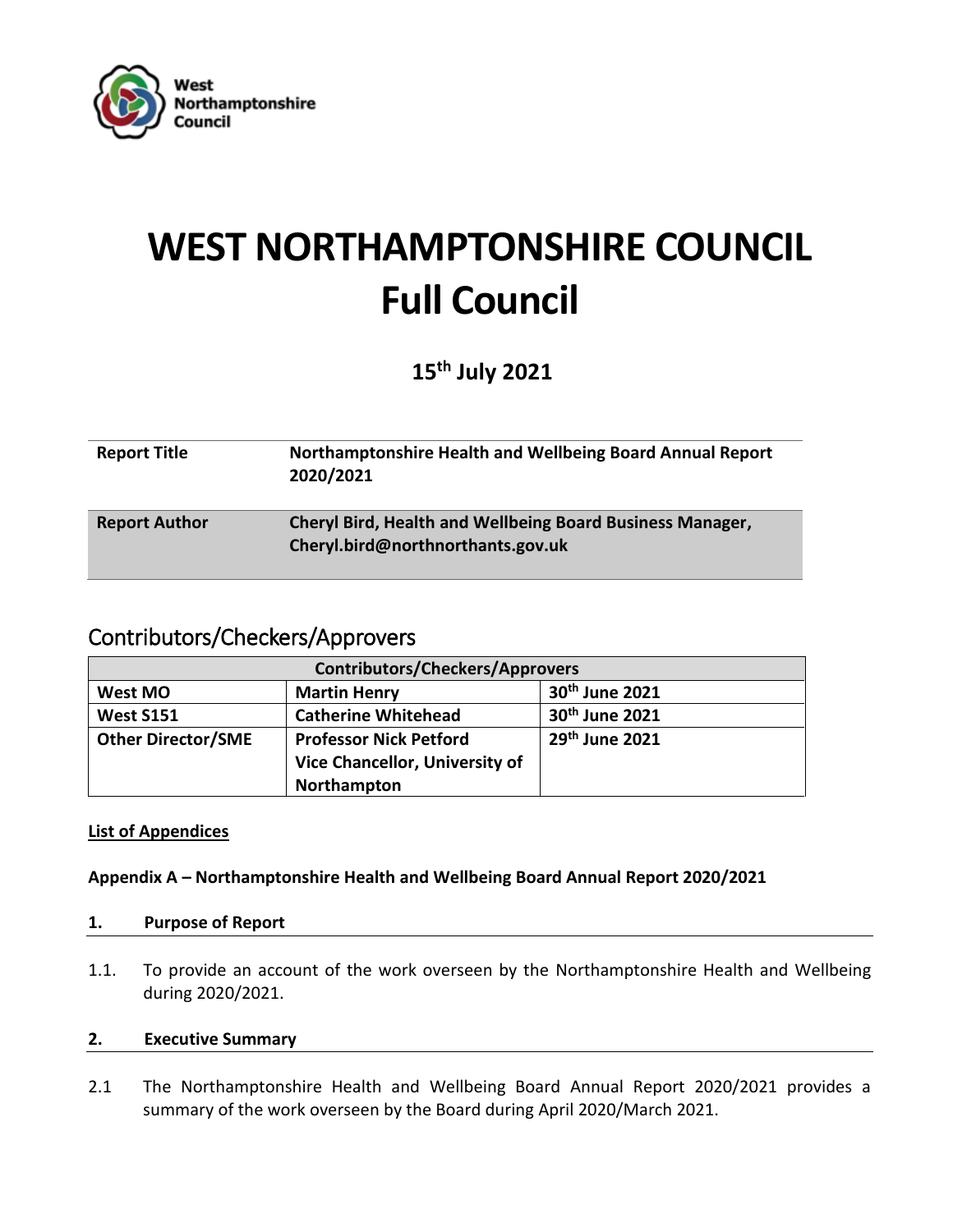- 2.2 This report includes information on how the Board has met its statutory duties, such as approval of the Northamptonshire Better Care Fund 2020/2021, publication of the Director of Public Health Annual Report, overseeing work on the refreshed Pharmaceutical Needs Assessment, as well as additions to the Joint Strategic Needs Assessment made throughout the year.
- 2.3 The report also highlights the initiatives undertaken and supported by Board's sub groups and local Health and Wellbeing Forums.

#### **3. Recommendations**

3.1 It is recommended that the Council note the report.

#### **4. Report Background**

- 4.1 The Northamptonshire Health and Wellbeing Board (NHWBB) was a statutory committee of Northamptonshire County Council (NCC) established in April 2013, following legislation in the Health and Social Care Act 2012.
- 4.2 ` The Board was a forum that enabled key leaders from across Northamptonshire to secure better health and wellbeing outcomes for the local population, better quality of care for all patients and care users, better value for the taxpayer and reduce health inequalities by shaping the future of services through a more integrated approach to commissioning health and wellbeing related services.

#### **5. Issues and Choices**

- 5.1 The report provides information on Board membership, governance, how the Board undertook oversight of its statutory duties during April 2020 – March 2021, and a review of business from its meetings.
- 5.2 The report also includes work overseen by the Board's three sub committees:
	- Mental Health Crisis Concordat
	- Prevention Concordat
	- Healthy Workplaces
- 5.3 The Health and Wellbeing Forums have provided an overview of their initiatives completed during 2020/2021.
- 5.4 The last section of the report discussed the next steps in 2021/2022 for Health and Wellbeing Boards following creation of the new unitary councils and implementation of a statutory Integrated Care system for Northamptonshire in April 2022.

#### **6. Implications (including financial implications)**

6.1 **Resources and Financial**